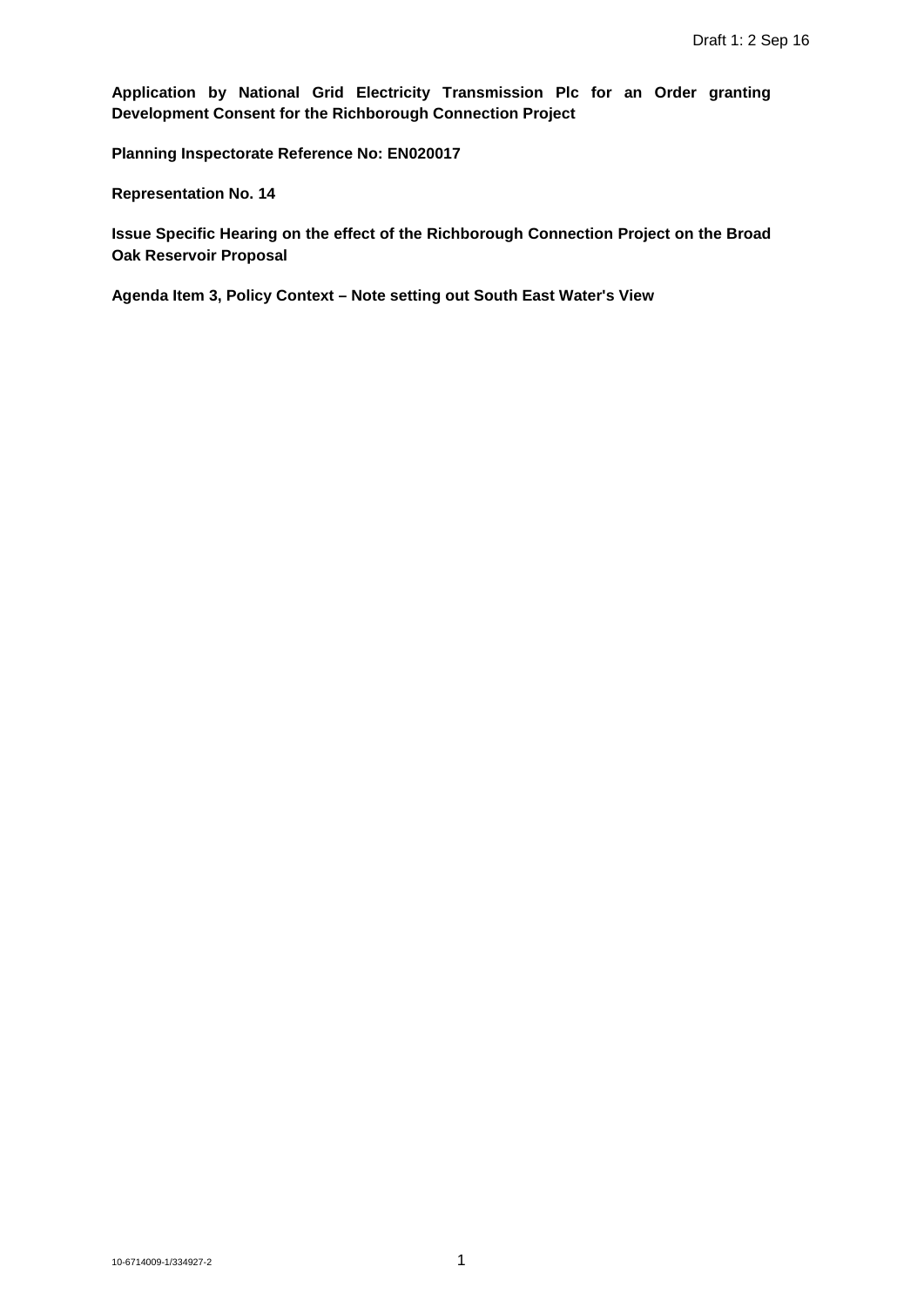# **Understanding the relationship between the Water Industry Act 1991 and the Planning Act 2008**

### The Planning Act 2008

- 1 The Planning Act 2008 sets the statutory framework for decision making in this case with NPS EN-1 and EN-5 providing the relevant policy for the purposes of section 104(7). sSo far as the relationship between the PA 2008 and the Water Industry Act 1991 (WIA 1991) is concerned-, Tthe issue is not a matter of hierarchy of legislation but rather how, in making a decision under the PA 2008, account should be taken of proposals in the Water Resources Management Plan produced under the WIA 1991. The PA 2008 only deals directly with the process for approving water infrastructure where such development exceeds the relevant thresholds for Nationally Significant Infrastructure Projects (**NSIPs**). The Reservoir does not exceed those thresholds, and is not an NSIP.
- 2 Proposals contained in WRMPs promoted under the WIA 1991 can however be relevant to the determination of applications made under the PA 2008 in a number of potential ways:
	- a. because the existence of such proposals engage provisions in a relevant NPS (as here) (s. 104(3)); and/or
	- b. because consideration of their terms identifies relevant benefits or adverse effects and helps to inform judgments as to their significance (as here) (s. 104(7)); and/or
	- c. because their contents are judged on the facts to be important and relevant to the Secretary of State's decision (s. 104(2)).
- 3 In that sense their status for the purposes of the PA 2008 is not materially different to local planning authority development plans.

The Water Industry Act 1991

*Purpose and scope of the WRMP*

- 4 In order to understand the status and importance of the WRMP in this context, we have set out below a brief overview of the statutory context of their preparation and use.
- 5 S. 37 of the WIA 1991 imposes a statutory duty on water undertakers to develop and maintain an efficient and economical system of water supply within its area and to ensure that all such arrangements have been made for supplying water to premises in its area and persons who demand them. That duty is enforceable by the Secretary of State.
- 6 That then leads to a specific duty under s. 37A to prepare, publish and maintain a WRMP (ss. (1)).
- 7 The WRMP is a plan for how the water undertaker will manage and develop water resources so as to meet its statutory obligations under the WIA 1991 (ss. (2)).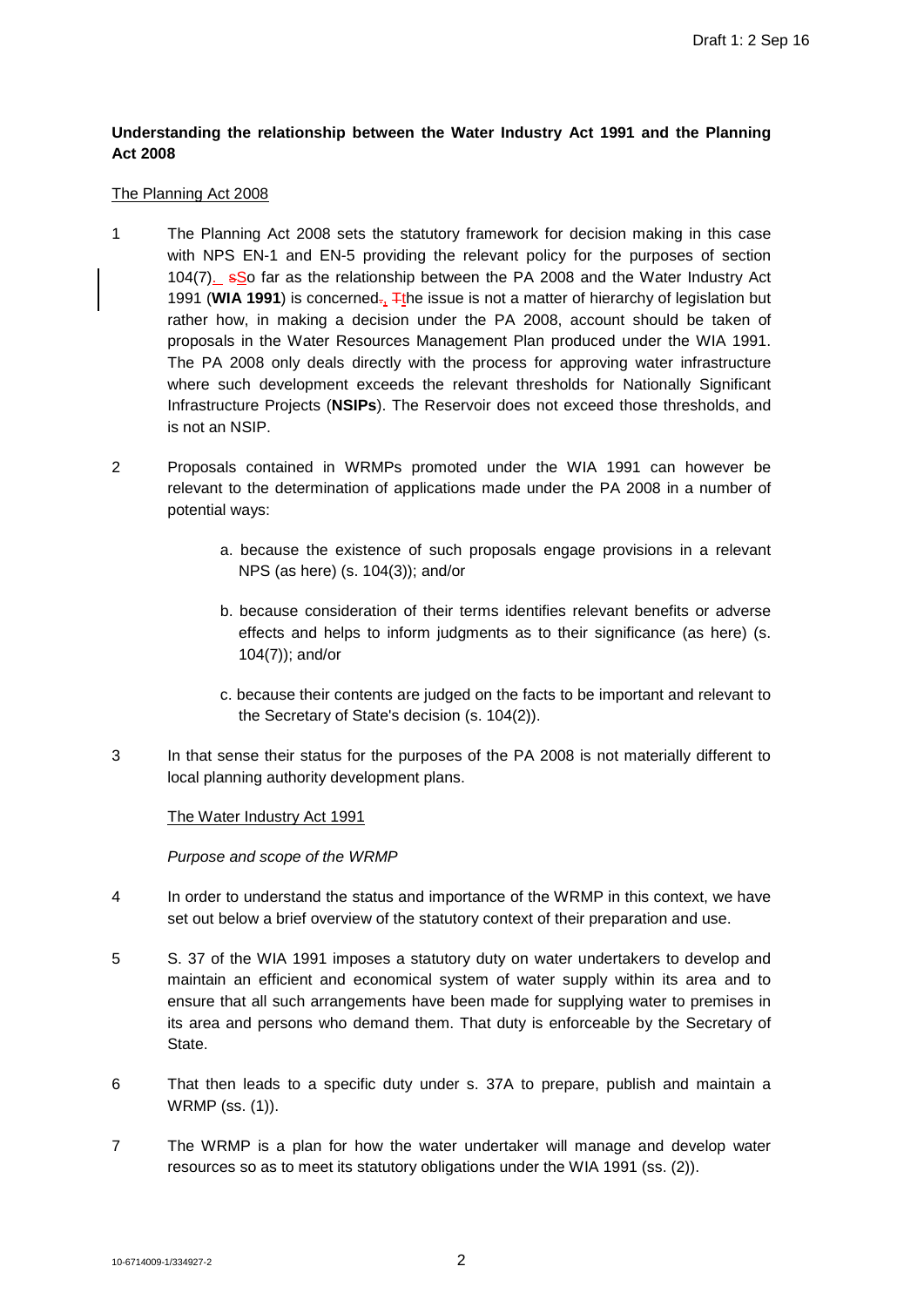- 8 The WRMP must address in particular not only the measures it will take to meet its statutory obligations, but also "the likely sequence and timing for implementing those measures" (ss. (3)(c)).
- 9 There is a duty to review the WRMP annually, and where necessary to update it (ss.  $(5)-(6)$ ).

*Preparation and publication of the WRMP*

- 10 Before preparing its WRMP (including a revised WRMP), the undertaker must consult a number of key stakeholders, including the Environment Agency (**EA**) and Secretary of State (s. 37A(8)).
- 11 The procedure for preparing, publishing and approving a WRMP is set down in s. 37B and in the Water Resources Management Plan Regulations 2007 (**2007 Regulations**).
- 12 The draft WRMP is sent to the Secretary of State (ss. (1)) and published so as to bring it to the attention of those likely to be affected by it (ss. (3)).
- 13 The Secretary of State sends to the undertaker copies of any representations received and gives the undertaker an opportunity to comment upon them (ss. (4)).
- 14 Pursuant to ss. (5) the Secretary of State may make regulations prescribing how such representations and any comments from the water undertaker are to be dealt with.
- 15 The Secretary of State has made the 2007 Regulations pursuant to s. 37B.
	- a. Regulation 2(2) provides a list of the persons to whom the undertaker shall send a copy of the draft WRMP and accompanying statement for the purposes of s. 37B(3).
	- b. Regulation 4 provides for the preparation of a statement by the undertaker responding to representations received by the Secretary of State, which is then sent to the Secretary of State and all those who made representations, and published in the way mandated.
	- c. Regulation 5 gives the Secretary of State the power to cause a public inquiry to be held in connection with the draft WRMP.
- 16 The Secretary of State has the power to direct that changes be made to the draft WRMP (s. 37B(7)).

*Strategic Environmental Assessment*

17 WRMPs are subject to the requirements of the Environmental Assessment of Plans and Programmes Regulations 2004 (**SEA Regulations**) (SEW WR paragraph 20), reflecting the fact that they form an important part of the framework for consenting future development projects which could have significant effects on the environment.